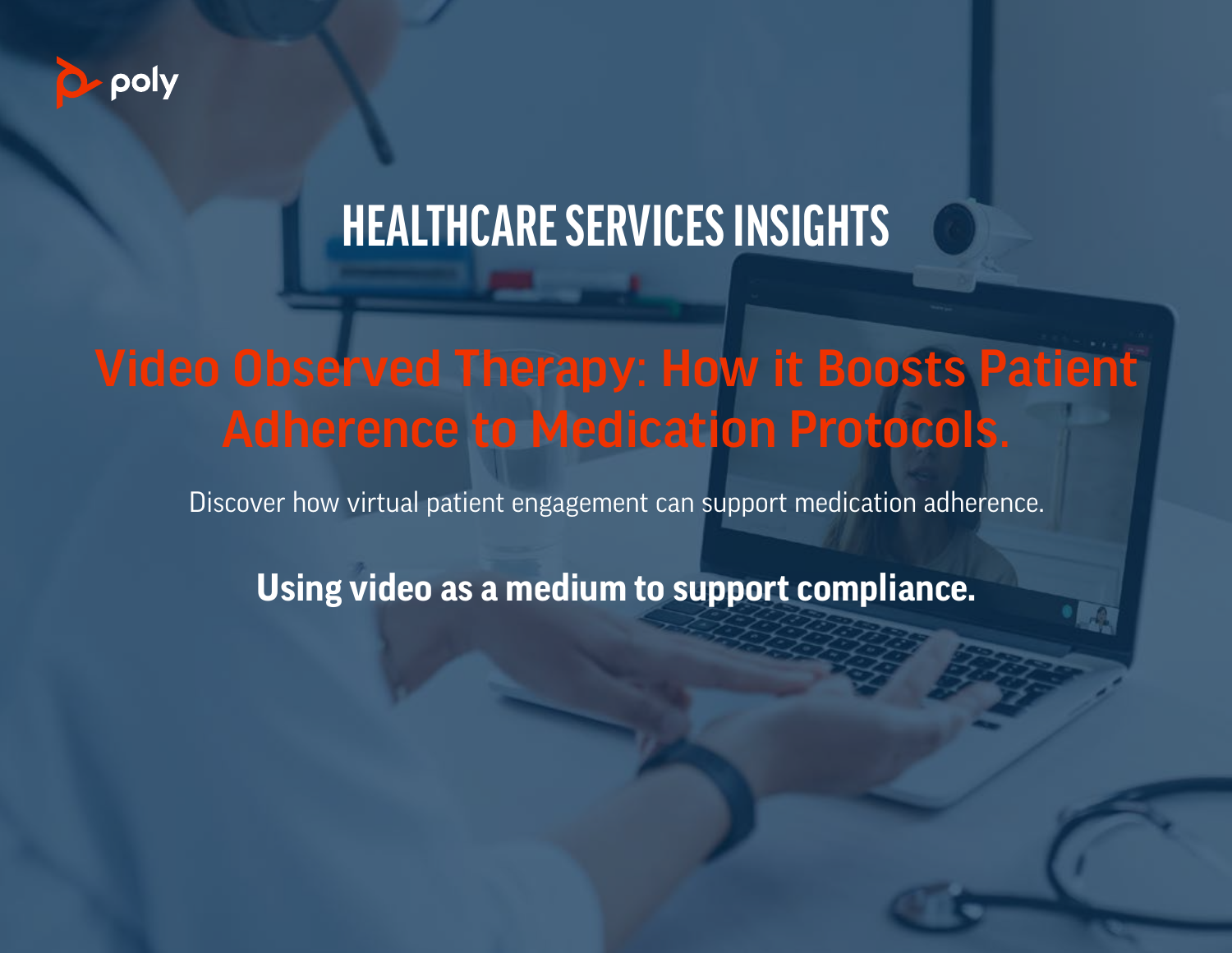# **MEDICATION ADHERENCE IS A GLOBAL HEALTHCARE CONCERN**

### **Despite advances, inconsistent medication adherence remains a patient health problem**

• 50% of patients don't stick to their prescribed medication protocols.\*

### **This lack of Rx compliance has worldwide repercussions**

- Affects worker productivity and drains hospital resources.
- Makes it harder for patients to recover and go back to earning income, increasing medical debt.

### **Improving it could have more impact than new cures**

• Increasing the convenience of adherence check-ins can improve outcomes more consistently than advancements in any specific medical treatment.

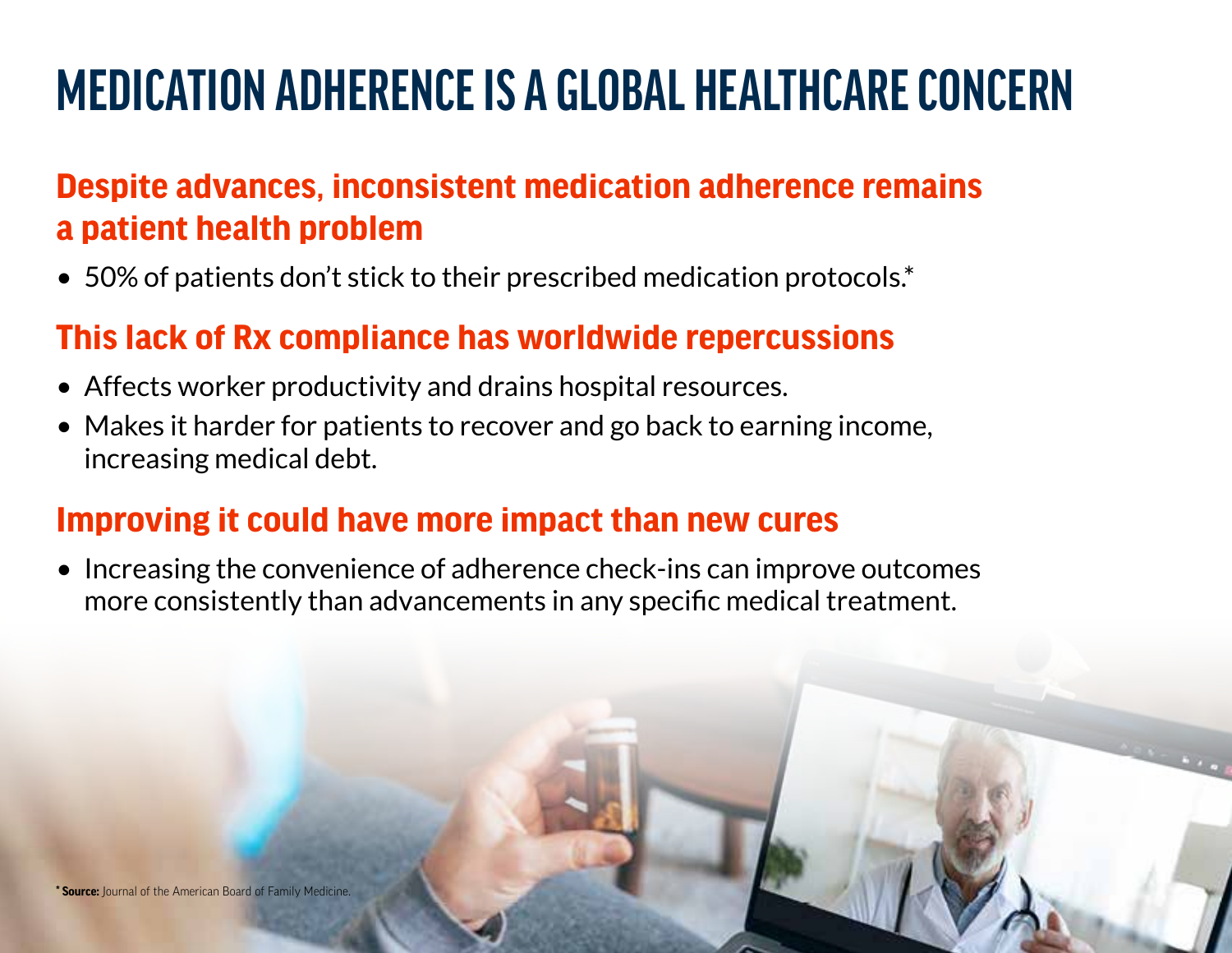# **PATIENT NON-COMPLIANCE IMPACTS COMMUNITIES**

### **It burdens hospitals**

• Over \$8 million per year per 100,000 people are spent on related, avoidable hospitalization costs.\*

### **It hurts business**

• US Companies Lose more than \$500 billion in lost worker productivity.\*\*

### **It weakens the medical infrastructure**

• In 2013, non-adherence cost Express Scripts an additional \$337 billion.\*\*\*

 **\*Source:** Health Analytics News

 **\*\*Source:** Integrated Benefits Institute

**\*\*\*Source:** Express Scripts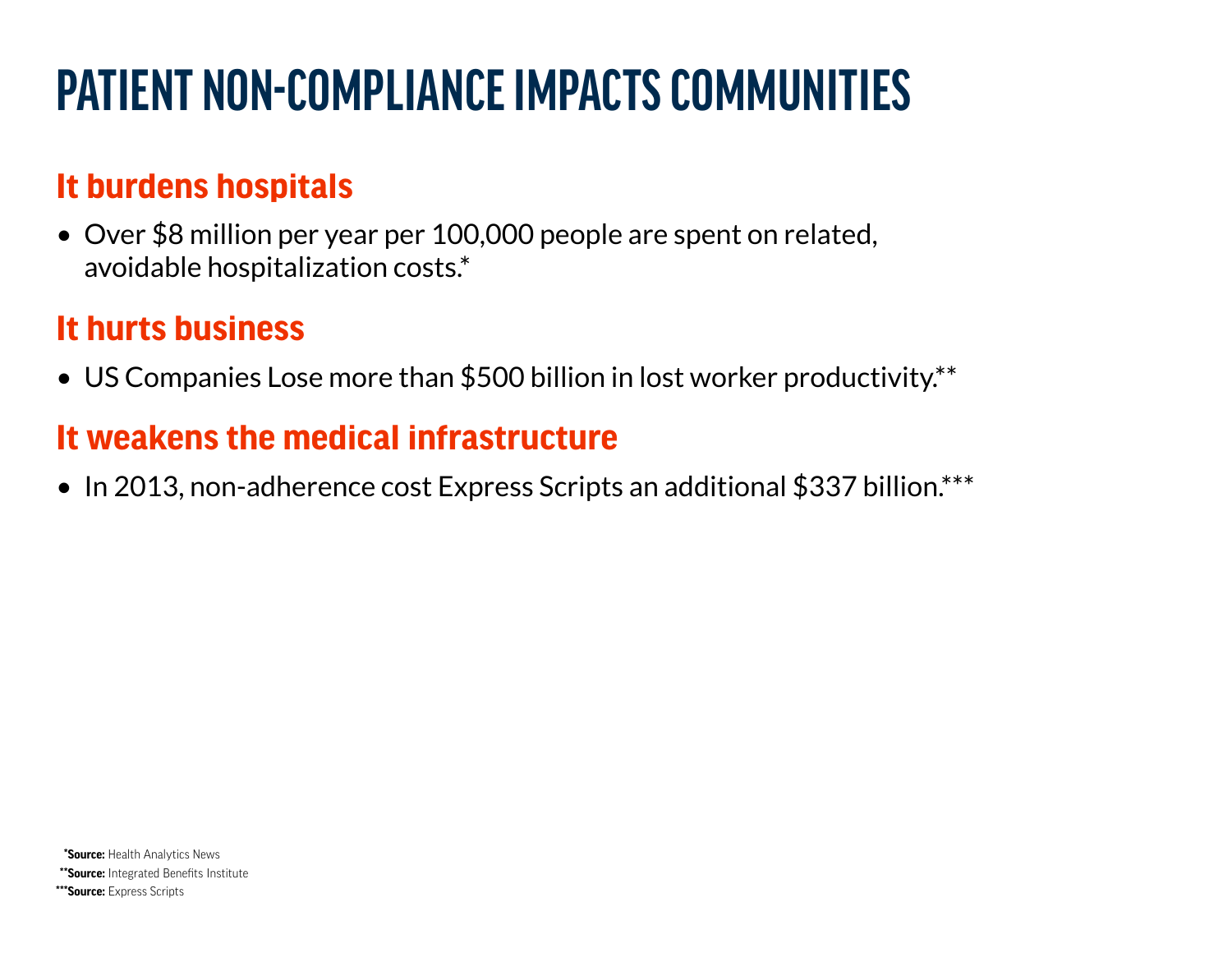# **ENGAGEMENT VIA VIDEO IMPROVES OUTCOMES**

### **Improved treatment workflow and patient satisfaction**

- Greater flexibility in meeting times and locations.
- Accelerates treatment.
- Reduces cost of care.

#### **Saves money on treatment**

• The pilot for the Video Direct Observed Therapy program reduced treatment costs by up to \$1,600 per tuberculosis patient.

### **Expandable to other widespread conditions**

• Video now being utilized for the treatment of patients with HIV, depression, and other conditions.

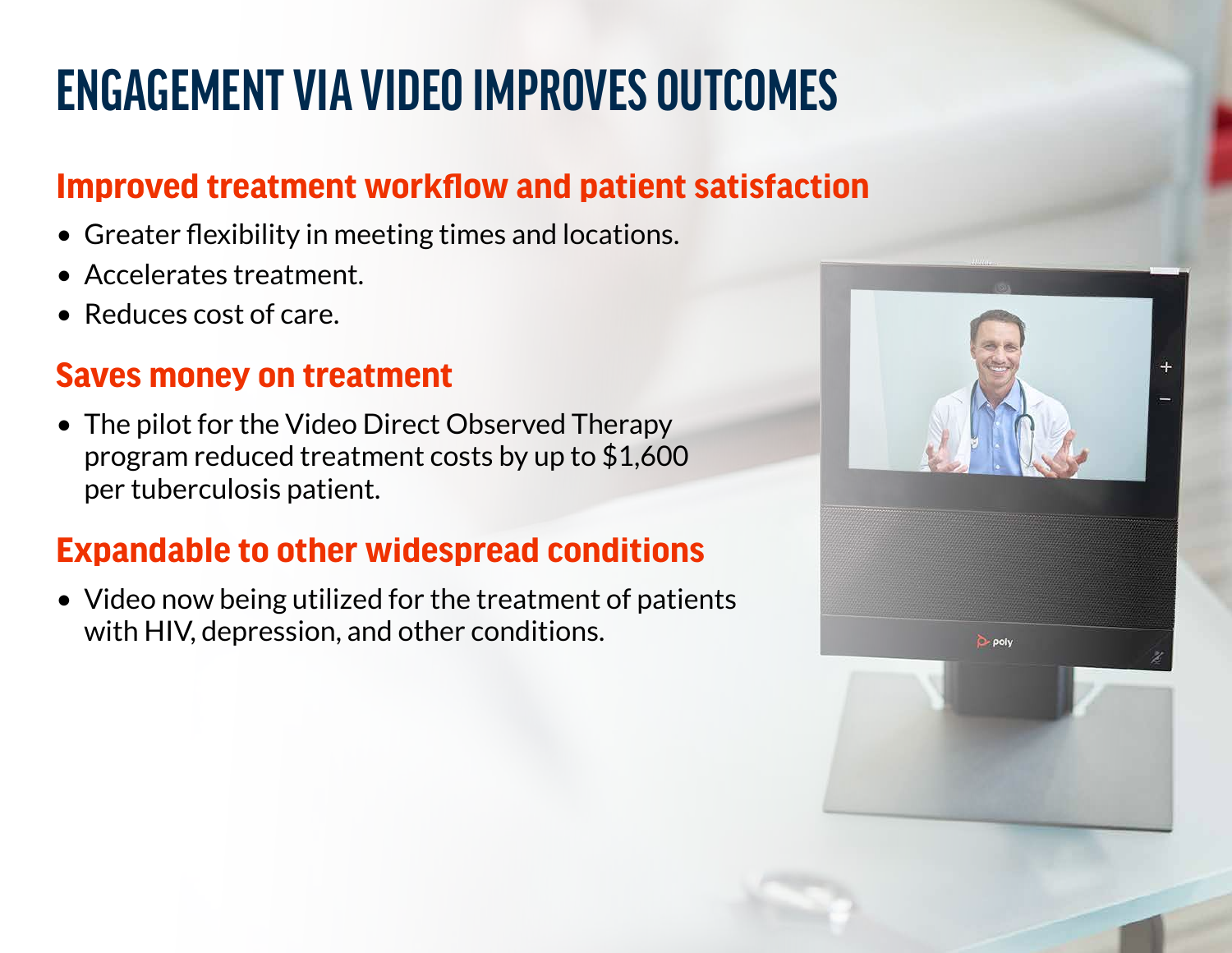# **ENGAGE MORE PATIENTS USING MULTIPLE FORM FACTORS**

#### **Remote monitoring supports adherence**

• Studies show that high-risk patients showed improved adherence when combined with remote monitoring.\*

#### **Organizations are embracing the technology**

- Public health systems, private healthcare systems, and health ministries use audio and video solutions to engage patients in their homes.
- Support groups for social isolation and certain medical conditions recognize its benefits as well.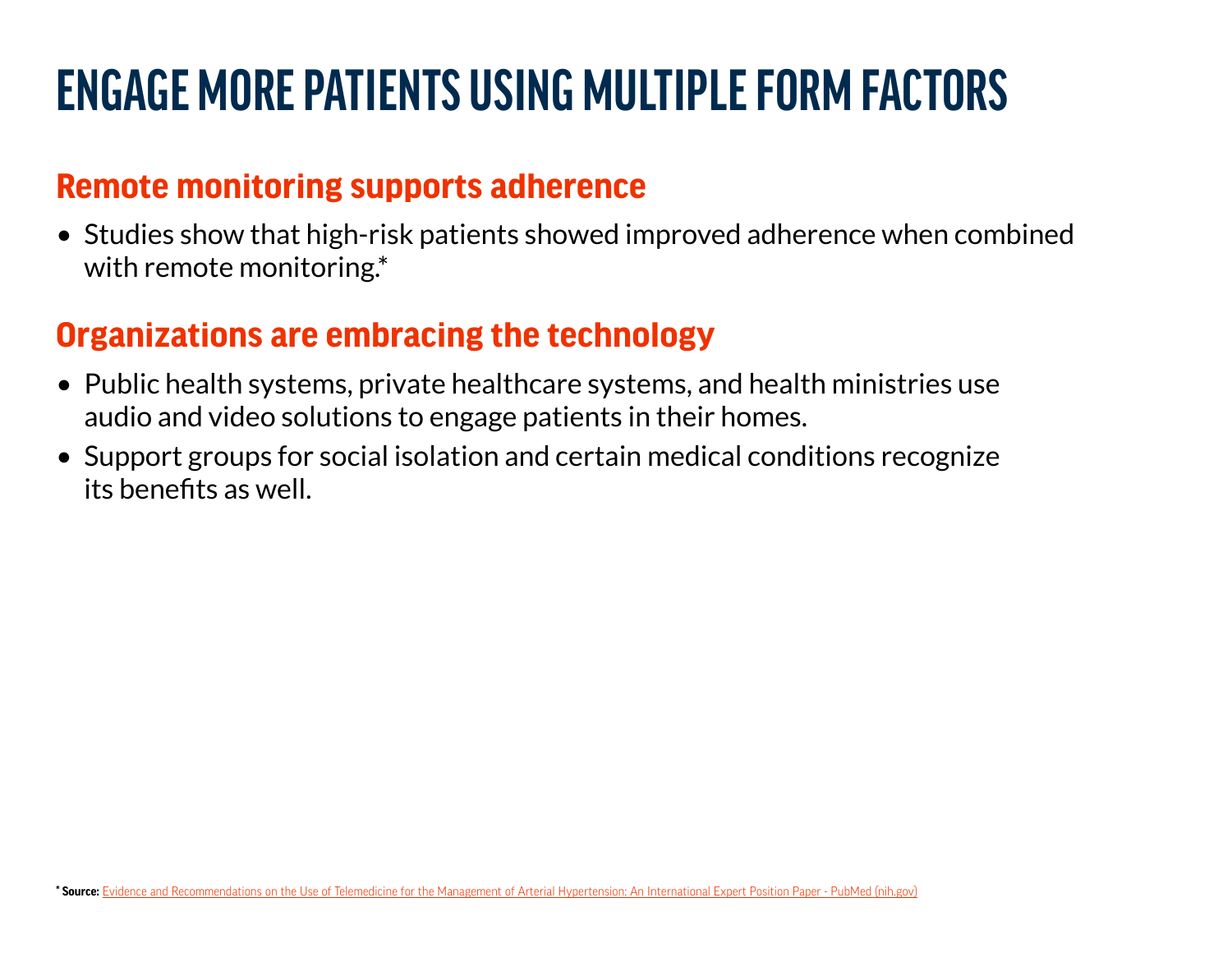# **TOP 3 REASONS TO RELY ON POLY**

#### **One-stop shop for all your needs 1**

- Webcams for telehealth.
- Video phones for telehealth.
- Headsets for care coordination.
- Speakerphones for patients with disabilities.
- Full integrated meeting room systems for virtual patient engagement.

#### **Works with the leading platforms and provider solutions 2**

- Deep integration with Microsoft Teams and Zoom.
- Engineered for in-office, remote, hybrid and mobile practitioners.
- Global services that provide guidance for strategy, development, implementation, and user adoption.

#### **Healthcare-specific solutions and guidance 3**

- **• Poly Telehealth Station:** video telemedicine solution for clinical staff.
- **• Poly Grant Assistance Program:** helps institutions find the funds for telemedicine tech.
- **• Poly Clariti:** helps Healthcare organizations have full access and control of their private end-to-end video conferencing platform.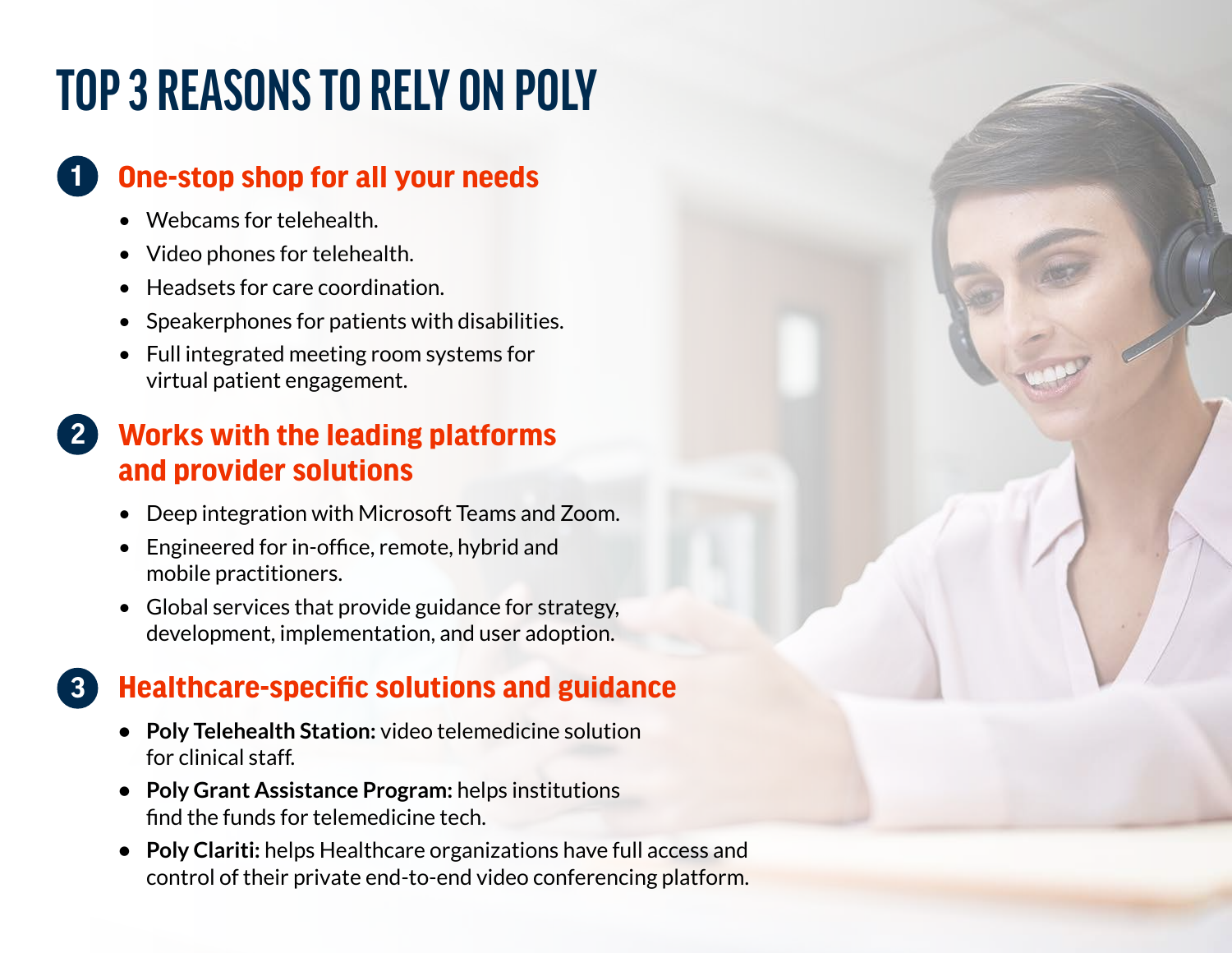# **THE POLY TECHNOLOGY DIFFERENCE**

### **Professional-grade telehealth and collaboration experiences**

- Speaker framing and tracking that make interaction look and feel natural.
	- Proven to help patients feel more engaged ith their clinician.
- HD video cameras that enhance the patient experience by ensuring clearer image quality, vibrant colors, and better lighting.
- Audio innovations that screen out distracting background noise and capture natural voices.
- Headsets built with comfort and durability for surgical and diagnostic teams.

### **IT-friendly technology for better insights and management**

- Our cloud-based Poly Lens Device Management enables easier IT management, monitor and maintenance of your Poly devices.
	- Can also deliver patient education content.
- The Poly Lens Desktop app simplifies setup of devices and allows IT managers visibility into them.